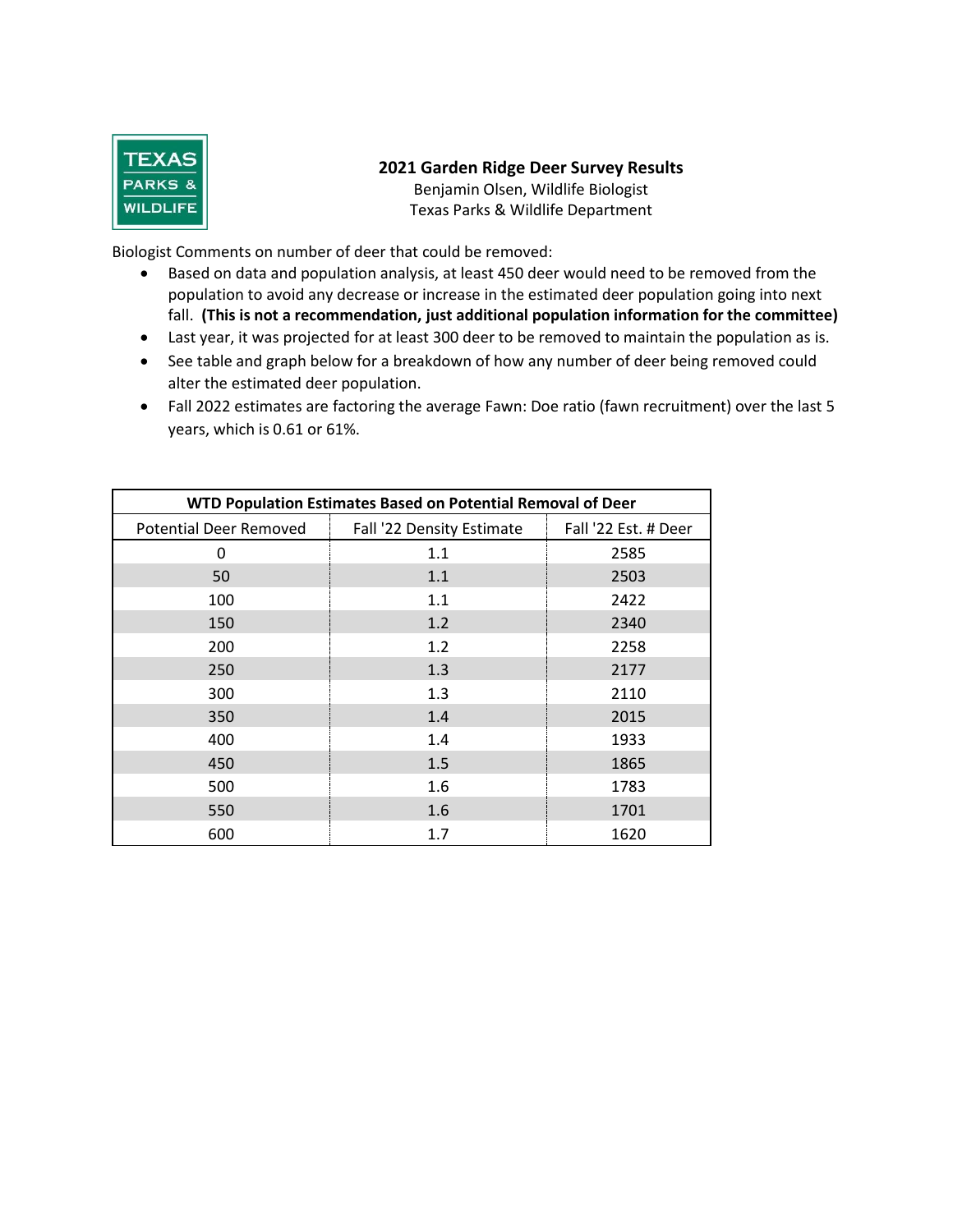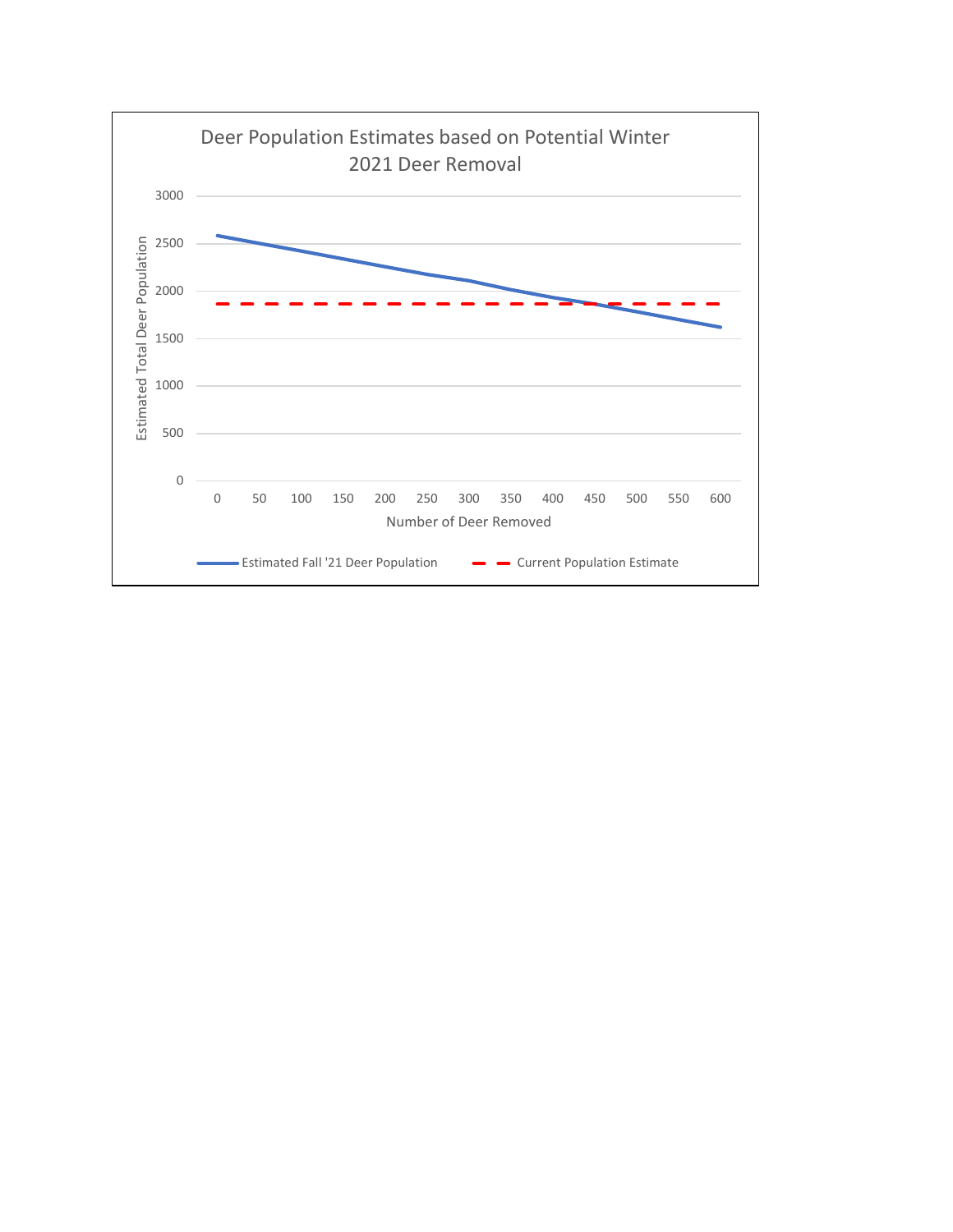

# **2021 Garden Ridge Deer Survey Results**

Benjamin Olsen, Wildlife Biologist Texas Parks & Wildlife Department

### 2021 Survey totals and summary:

| 2021 City of Garden Ridge Deer Survey Population Summary |         |              |             |                      |              |       |                |              |                             |
|----------------------------------------------------------|---------|--------------|-------------|----------------------|--------------|-------|----------------|--------------|-----------------------------|
|                                                          |         |              |             | <b>Deer Observed</b> |              |       |                |              |                             |
|                                                          |         |              |             |                      |              |       | Acres          | Acres<br>Per | <b>Deer</b><br>Per<br>1,000 |
| <b>Survey Route/Pasture</b>                              | Date    | <b>Bucks</b> | <b>Does</b> | <b>Fawns</b>         | <b>Undet</b> | Total | <b>Sampled</b> | <b>Deer</b>  | Ac.                         |
| Survey Route Day 1                                       | 8/20/21 | 18           | 66          | 52                   | 3            | 139   | 198            | 1.42         | 704.2                       |
| Survey Route Day 2                                       | 8/26/21 | 24           | 42          | 36                   |              | 102   | 198            | 1.94         | 515.5                       |
| Survey Route Day 3                                       | 8/31/21 | 30           | 71          | 56                   |              | 157   | 198            | 1.26         | 793.7                       |
| <b>Survey Totals</b>                                     | 72      | 179          | 144         | 3                    | 398          | 594   | 1.49           | 671.1        |                             |

| <b>Survey Results</b> |      |                    |       |                             |       |  |  |
|-----------------------|------|--------------------|-------|-----------------------------|-------|--|--|
| <b>Estimates</b>      |      | <b>Composition</b> |       | <b>Estimated Population</b> |       |  |  |
| <b>Acres/Deer:</b>    | 1.49 | Bucks:             | 18.2% | Bucks:                      | 340   |  |  |
| Does/Buck:            | 2.49 | Does:              | 45.3% | Does:                       | 844   |  |  |
| <b>Fawns/Doe:</b>     | 0.80 | Fawns:             | 36.5% | Fawns:                      | 679   |  |  |
|                       |      |                    |       | Total:                      | 1,863 |  |  |

Biologist Comments:

- The population density estimate has increased from 2.5 acres per deer to 1.49 acres per deer over the last year.
- Survey results indicate a high fawn recruitment this year (80% of does have fawns whereas the 5-year average is 60%).
- Survey results estimate 679 fawns in Garden Ridge this year. A high fawn recruitment will result in a larger rate of increase on the population going into next fall.
- White-tail deer have fawns at an approximate 50/50 ratio of males to females, thus we can estimate that there are about 340 doe fawns this year.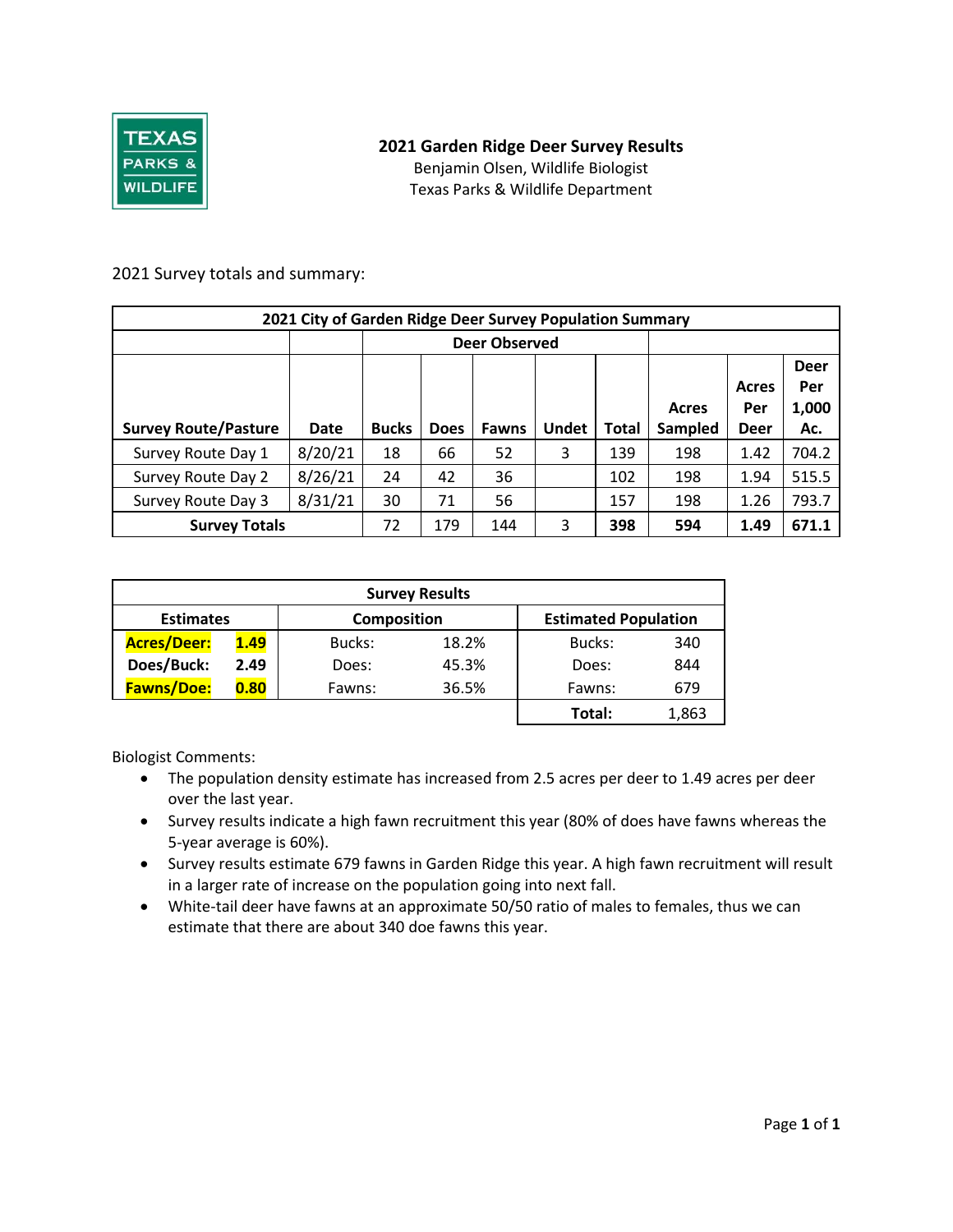

Figure 1. This graph shows the property deer density over time. The blue line represents the estimated deer density based on ranch surveys each year. The dashed red line represents the recommended density for the area based on the overall carrying capacity of the landscape.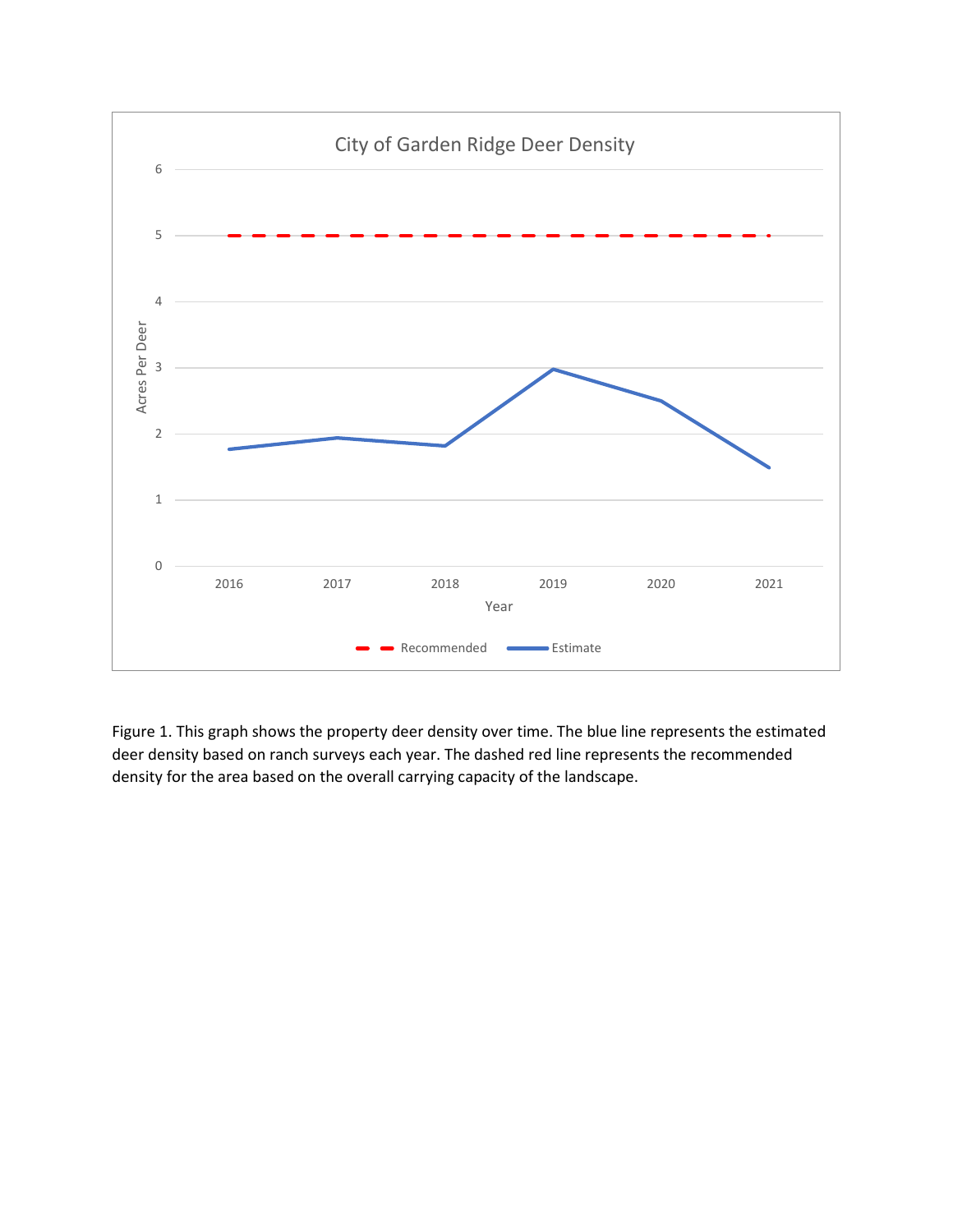

Figure 2. This graph shows the estimated does per buck ratio over time. The blue line represents the does/buck ratio based on annual deer surveys conducted on the ranch. The two dashed lines represents the upper and lower bounds of the recommended doe/buck ratio for our area. The orange dashed line represents the minimum while the red dashed line represents the maximum.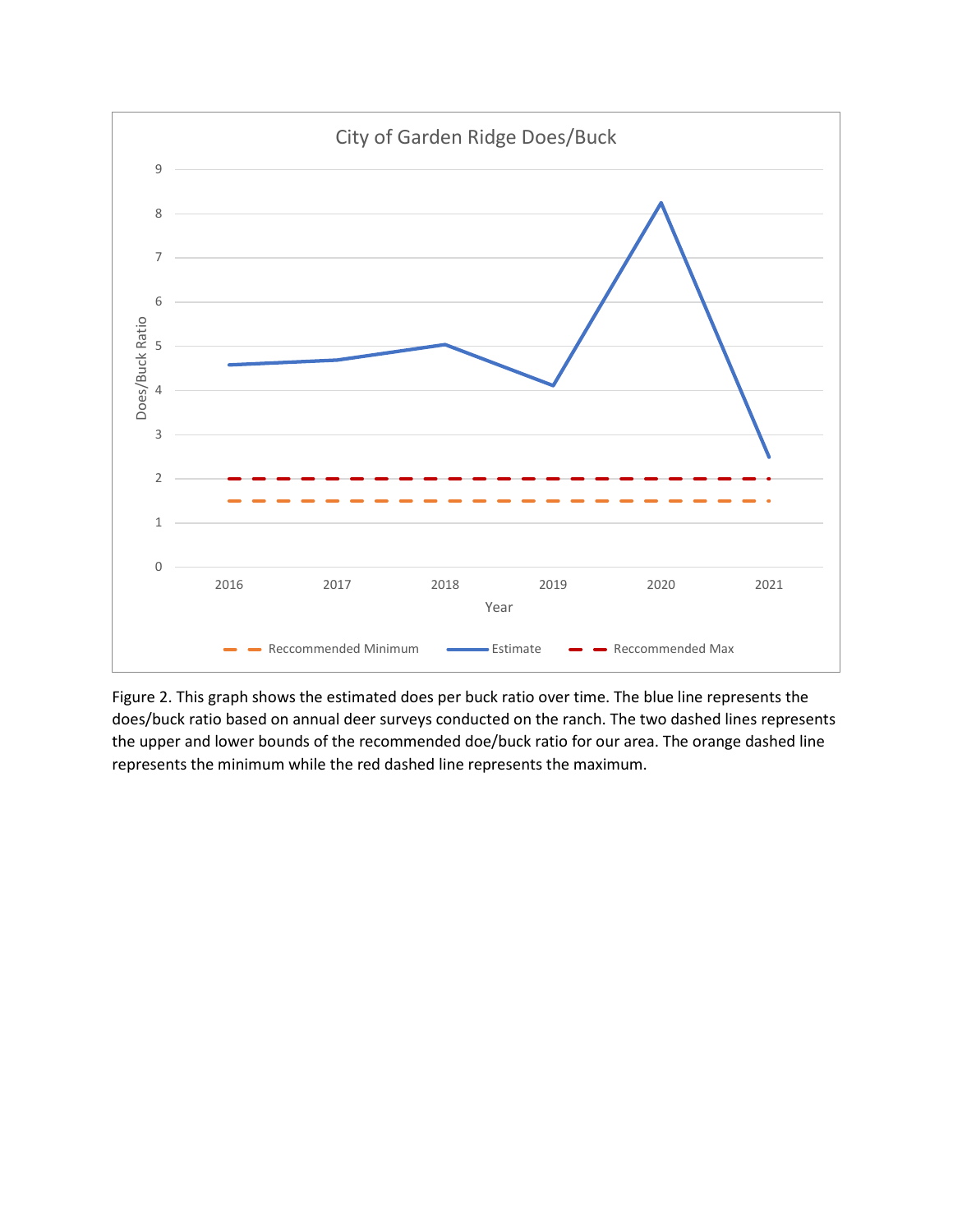

Figure 3. This graph shows the estimated fawn to doe ratio over the years. The blue line represents the fawns per doe ratio based on annual deer surveys conducted on the ranch. The orange dashed line represents the recommended minimum on the average year. While the red dashed line represents the ratio that would occur under ideal conditions.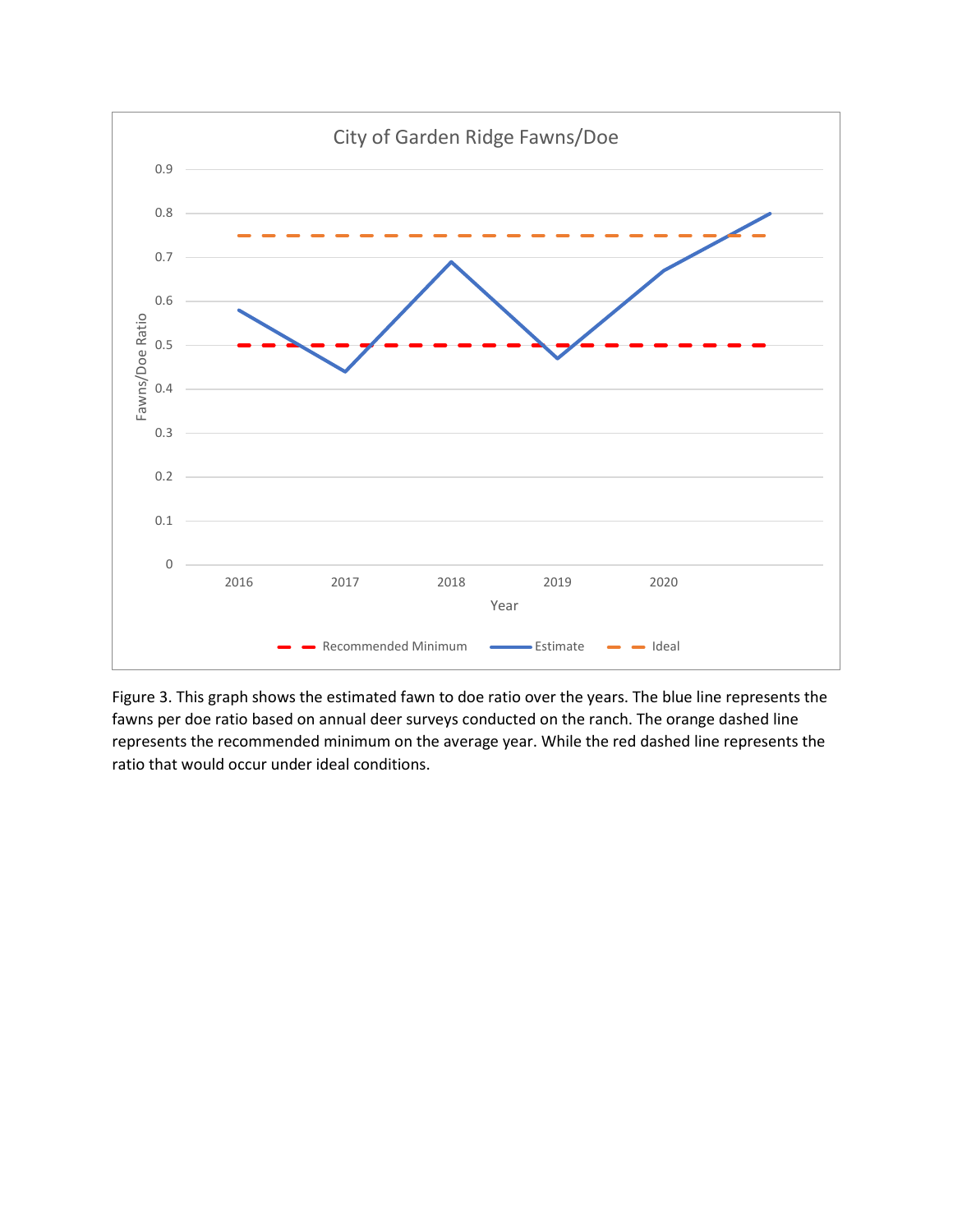

Figure 4. This graph just shows total *estimated* number of deer and their breakdown over time. The blue line represents the estimated total number of deer. The red line represents bucks, green represents does, and yellow represents fawns. Reminder that this is just an estimate of the number of deer and should not be viewed as an absolute number of deer.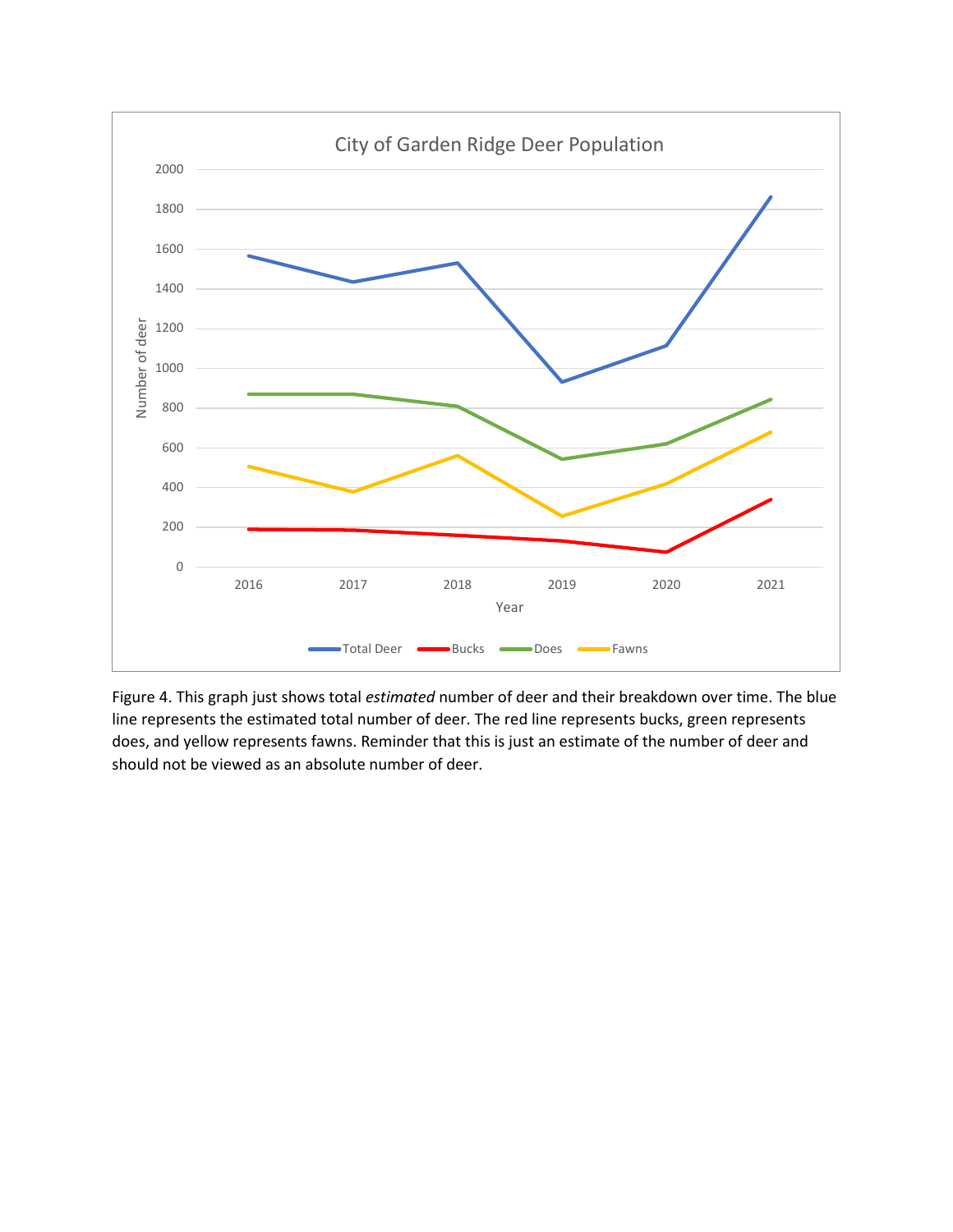## **DEER POPULATION SUMMARY**

| Comal<br>Year:<br>Aug-21<br>Acres<br>Deer Observed<br>Per<br>Acres<br>Fawns<br><b>Bucks</b><br>Undet<br>÷<br>Total<br>Sampled<br>Date<br>Does<br>Deer<br>I<br>8/20/21<br>18<br>52<br>$\mathfrak{Z}$<br>÷<br>139<br>198<br>1.42<br>66<br>24<br>42<br>8/26/21<br>36<br>102<br>198<br>1.94<br>8/31/21<br>30<br>71<br>56<br>157<br>198<br>1.26<br>72<br>179<br>398<br>144<br>$\overline{3}$<br>594<br>1.49<br>72<br><b>Combined Totals</b><br>179<br>144<br>395<br>÷<br><b>Harvest Recommendation</b><br>2,780<br><b>Antlered Bucks:</b><br>1.49<br>2.49<br>0.80<br>18.2%<br>Bucks:<br>45.3%<br>Does:<br>Fawns:<br>36.5%<br>Antlerless Deer:<br>670.03<br>425.77<br>2.35<br>Bucks:<br>340<br>Does:<br>844<br>Remarks:<br>679<br>Fawns:<br>Total:<br>1,863 | Ranch:  | Garden Ridge |  |  |  |  |  | Survey Technique: | Mobile Line |             |
|-------------------------------------------------------------------------------------------------------------------------------------------------------------------------------------------------------------------------------------------------------------------------------------------------------------------------------------------------------------------------------------------------------------------------------------------------------------------------------------------------------------------------------------------------------------------------------------------------------------------------------------------------------------------------------------------------------------------------------------------------------|---------|--------------|--|--|--|--|--|-------------------|-------------|-------------|
| <b>Survey Route/Pasture</b><br>Garden Ridge<br>Garden Ridge<br>Garden Ridge<br><b>Survey Totals</b><br><b>Incidental Observations</b><br>Ranch Size (ac.):<br>Acres/Deer:<br>Does/Buck:<br>Fawns/Doe:<br>Composition -<br>Deer/1,000Ac:<br>Adult/1,000Ac:<br>Acres/Adult:<br><b>Estimated Population -</b>                                                                                                                                                                                                                                                                                                                                                                                                                                            | County: |              |  |  |  |  |  |                   |             |             |
|                                                                                                                                                                                                                                                                                                                                                                                                                                                                                                                                                                                                                                                                                                                                                       |         |              |  |  |  |  |  |                   |             | Deer<br>Per |
|                                                                                                                                                                                                                                                                                                                                                                                                                                                                                                                                                                                                                                                                                                                                                       |         |              |  |  |  |  |  |                   |             | 1,000 Ac.   |
|                                                                                                                                                                                                                                                                                                                                                                                                                                                                                                                                                                                                                                                                                                                                                       |         |              |  |  |  |  |  |                   |             | 704.2       |
|                                                                                                                                                                                                                                                                                                                                                                                                                                                                                                                                                                                                                                                                                                                                                       |         |              |  |  |  |  |  |                   |             | 515.5       |
|                                                                                                                                                                                                                                                                                                                                                                                                                                                                                                                                                                                                                                                                                                                                                       |         |              |  |  |  |  |  |                   |             | 793.7       |
|                                                                                                                                                                                                                                                                                                                                                                                                                                                                                                                                                                                                                                                                                                                                                       |         |              |  |  |  |  |  |                   |             |             |
|                                                                                                                                                                                                                                                                                                                                                                                                                                                                                                                                                                                                                                                                                                                                                       |         |              |  |  |  |  |  |                   |             |             |
|                                                                                                                                                                                                                                                                                                                                                                                                                                                                                                                                                                                                                                                                                                                                                       |         |              |  |  |  |  |  |                   |             |             |
|                                                                                                                                                                                                                                                                                                                                                                                                                                                                                                                                                                                                                                                                                                                                                       |         |              |  |  |  |  |  |                   |             | 671.1       |
|                                                                                                                                                                                                                                                                                                                                                                                                                                                                                                                                                                                                                                                                                                                                                       |         |              |  |  |  |  |  |                   |             |             |
|                                                                                                                                                                                                                                                                                                                                                                                                                                                                                                                                                                                                                                                                                                                                                       |         |              |  |  |  |  |  |                   |             |             |
|                                                                                                                                                                                                                                                                                                                                                                                                                                                                                                                                                                                                                                                                                                                                                       |         |              |  |  |  |  |  |                   |             |             |
|                                                                                                                                                                                                                                                                                                                                                                                                                                                                                                                                                                                                                                                                                                                                                       |         |              |  |  |  |  |  |                   |             |             |
|                                                                                                                                                                                                                                                                                                                                                                                                                                                                                                                                                                                                                                                                                                                                                       |         |              |  |  |  |  |  |                   |             |             |
|                                                                                                                                                                                                                                                                                                                                                                                                                                                                                                                                                                                                                                                                                                                                                       |         |              |  |  |  |  |  |                   |             |             |
|                                                                                                                                                                                                                                                                                                                                                                                                                                                                                                                                                                                                                                                                                                                                                       |         |              |  |  |  |  |  |                   |             |             |
|                                                                                                                                                                                                                                                                                                                                                                                                                                                                                                                                                                                                                                                                                                                                                       |         |              |  |  |  |  |  |                   |             |             |
|                                                                                                                                                                                                                                                                                                                                                                                                                                                                                                                                                                                                                                                                                                                                                       |         |              |  |  |  |  |  |                   |             |             |
|                                                                                                                                                                                                                                                                                                                                                                                                                                                                                                                                                                                                                                                                                                                                                       |         |              |  |  |  |  |  |                   |             |             |
|                                                                                                                                                                                                                                                                                                                                                                                                                                                                                                                                                                                                                                                                                                                                                       |         |              |  |  |  |  |  |                   |             |             |
|                                                                                                                                                                                                                                                                                                                                                                                                                                                                                                                                                                                                                                                                                                                                                       |         |              |  |  |  |  |  |                   |             |             |
|                                                                                                                                                                                                                                                                                                                                                                                                                                                                                                                                                                                                                                                                                                                                                       |         |              |  |  |  |  |  |                   |             |             |
|                                                                                                                                                                                                                                                                                                                                                                                                                                                                                                                                                                                                                                                                                                                                                       |         |              |  |  |  |  |  |                   |             |             |
|                                                                                                                                                                                                                                                                                                                                                                                                                                                                                                                                                                                                                                                                                                                                                       |         |              |  |  |  |  |  |                   |             |             |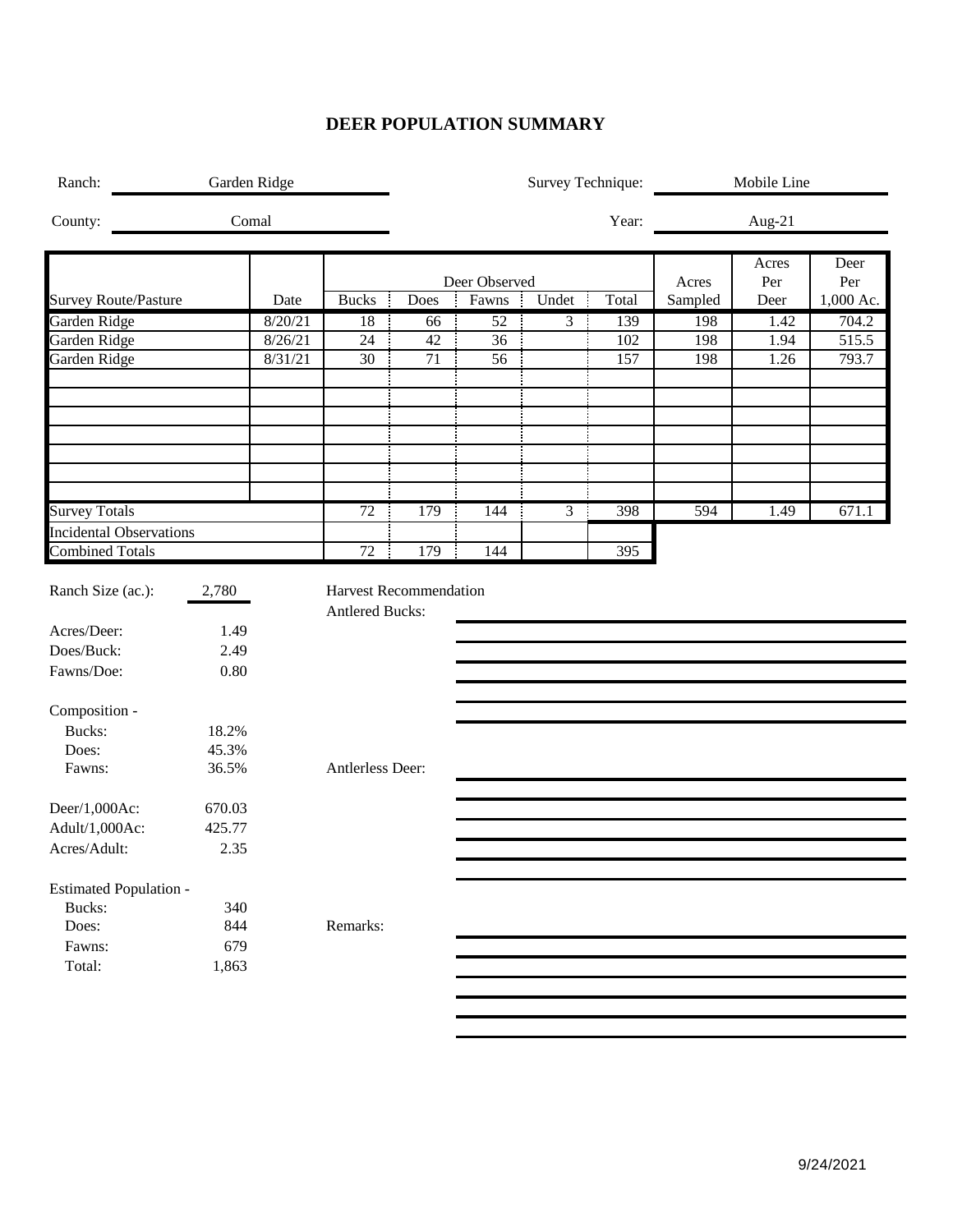# Texas Parks and Wildlife Department<br>Spotlight Deer Survey

|                 |                                                                                                                                                                                               |                        |                   | 7.22<br>County & Ranch Garden Ridge Name of line 1.22<br>Date 8/20/202 Official Sunset 8:09 PM Time Began 7:22 PM Time Ended 8:30 PM |                   |  |  |  |
|-----------------|-----------------------------------------------------------------------------------------------------------------------------------------------------------------------------------------------|------------------------|-------------------|--------------------------------------------------------------------------------------------------------------------------------------|-------------------|--|--|--|
|                 | Start: Temp. $\frac{94}{1}$ Cloud Cov. ______ Wind Speed _____ Wind Dir. ______ Odometer Reading<br>End: Temp. ______ Cloud Cov. _______ Wind Speed ______ Wind Dir. _______ Odometer Reading |                        |                   |                                                                                                                                      |                   |  |  |  |
| <b>Mile</b>     | <b>Bucks</b>                                                                                                                                                                                  | <b>Does</b>            | Fawns             | Unidentified                                                                                                                         | Total<br>Observed |  |  |  |
| 1               | $\frac{1}{4}$                                                                                                                                                                                 | THANK 11               | THE HH 11         |                                                                                                                                      | 24                |  |  |  |
| $\overline{2}$  | 111                                                                                                                                                                                           | $\frac{1}{2}$          | 44.11             |                                                                                                                                      |                   |  |  |  |
| 3               | $111 +$                                                                                                                                                                                       | $H$ $H$                | $M \rightarrow N$ |                                                                                                                                      | 23                |  |  |  |
| $\overline{4}$  | $\frac{1}{2}$                                                                                                                                                                                 | THITH MIL MU ML MU III |                   |                                                                                                                                      |                   |  |  |  |
| 5               |                                                                                                                                                                                               | THE 111                | $\frac{1}{2}$     |                                                                                                                                      | $\overline{3}$    |  |  |  |
| 6               |                                                                                                                                                                                               | $\{\}$                 | $\mathcal{H}$     | $\frac{1}{2}$                                                                                                                        | $\mathbf{1}$      |  |  |  |
| $\overline{7}$  |                                                                                                                                                                                               |                        |                   |                                                                                                                                      |                   |  |  |  |
| 8               |                                                                                                                                                                                               |                        |                   |                                                                                                                                      |                   |  |  |  |
| $\overline{9}$  |                                                                                                                                                                                               |                        |                   |                                                                                                                                      |                   |  |  |  |
| 10              |                                                                                                                                                                                               |                        |                   |                                                                                                                                      |                   |  |  |  |
| 11              |                                                                                                                                                                                               |                        |                   |                                                                                                                                      |                   |  |  |  |
| 12              |                                                                                                                                                                                               |                        |                   |                                                                                                                                      |                   |  |  |  |
| 13              |                                                                                                                                                                                               |                        |                   |                                                                                                                                      |                   |  |  |  |
| 14              |                                                                                                                                                                                               |                        |                   |                                                                                                                                      |                   |  |  |  |
| 15              |                                                                                                                                                                                               |                        |                   |                                                                                                                                      |                   |  |  |  |
| <b>TOTAL</b>    |                                                                                                                                                                                               | 66                     | 52                |                                                                                                                                      | $V + 1$           |  |  |  |
|                 | $\sim$<br>Observers: Benjamin Obser<br>Does Per Buck<br>Lisa Swint<br><b>Fawns Per Doe</b><br>Shamon Dicta                                                                                    |                        |                   |                                                                                                                                      |                   |  |  |  |
| <b>Comments</b> |                                                                                                                                                                                               |                        |                   |                                                                                                                                      |                   |  |  |  |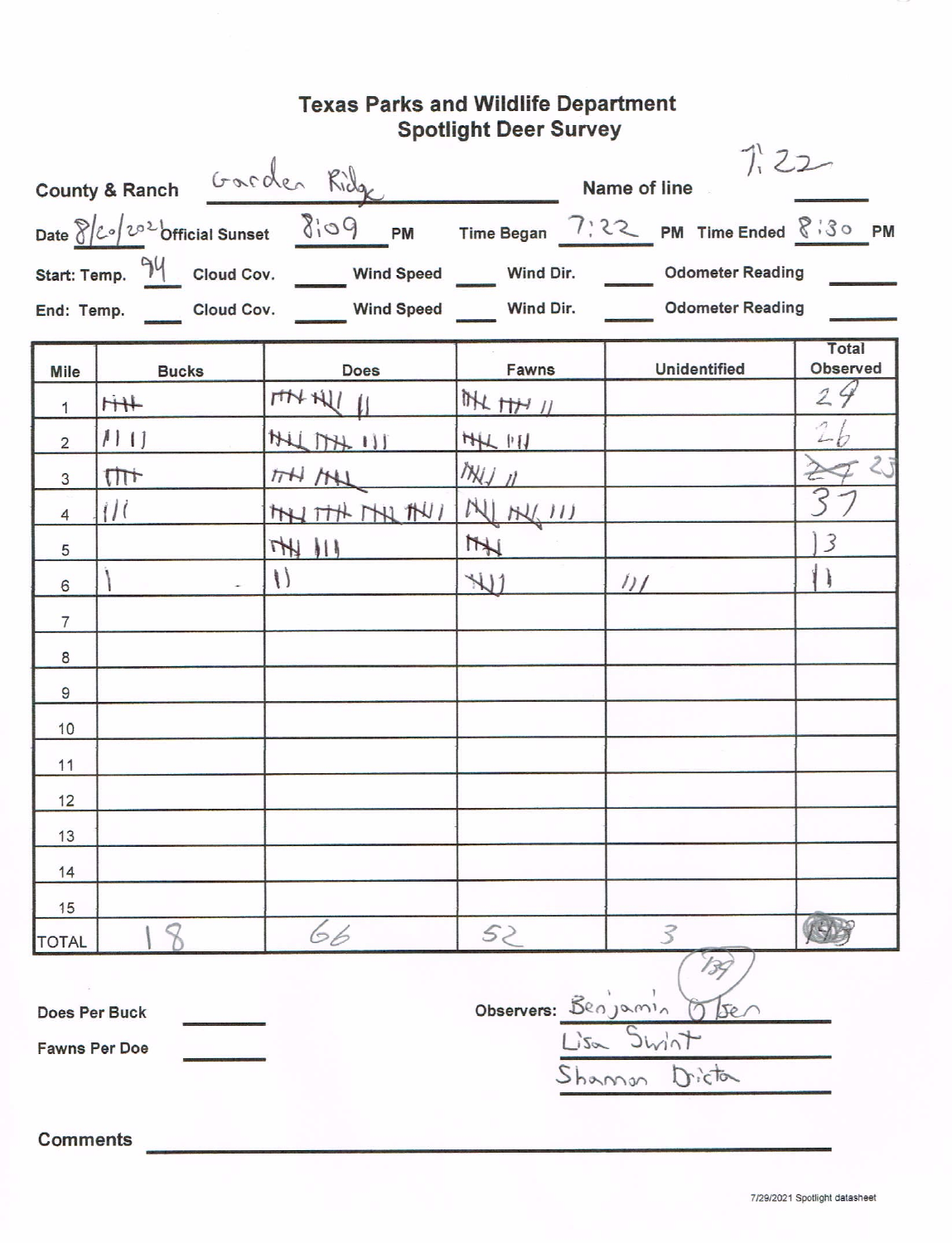# **Texas Parks and Wildlife Department Spotlight Deer Survey**

|                | Name of line Coorder Ridge<br>County & Ranch Gorden Ridge                                                                                                                                                                                                                                                                                                                                                           |                                                                                           |              |                     |                                 |  |  |  |  |
|----------------|---------------------------------------------------------------------------------------------------------------------------------------------------------------------------------------------------------------------------------------------------------------------------------------------------------------------------------------------------------------------------------------------------------------------|-------------------------------------------------------------------------------------------|--------------|---------------------|---------------------------------|--|--|--|--|
|                | Date $\frac{1}{2}\left[\frac{1}{2}\right]$ $\frac{1}{2}\frac{1}{2}\frac{1}{2}\frac{1}{2}\frac{1}{2}\frac{1}{2}\frac{1}{2}\frac{1}{2}\frac{1}{2}\frac{1}{2}\frac{1}{2}\frac{1}{2}\frac{1}{2}\frac{1}{2}\frac{1}{2}\frac{1}{2}\frac{1}{2}\frac{1}{2}\frac{1}{2}\frac{1}{2}\frac{1}{2}\frac{1}{2}\frac{1}{2}\frac{1}{2}\frac{1}{2}\frac{1}{2}\frac{1}{2}\frac{1}{2}\frac{1}{2}\frac{1}{2}\frac{1}{2}\frac{1}{2}\frac{$ |                                                                                           |              |                     |                                 |  |  |  |  |
|                | Start: Temp. $15$ Cloud Cov. 3 \ Wind Speed $\sqrt{2}$ Wind Dir. $\sqrt{25}$ Odometer Reading                                                                                                                                                                                                                                                                                                                       |                                                                                           |              |                     |                                 |  |  |  |  |
|                |                                                                                                                                                                                                                                                                                                                                                                                                                     | End: Temp. ______ Cloud Cov. _______ Wind Speed ______ Wind Dir. _______ Odometer Reading |              |                     |                                 |  |  |  |  |
| <b>Mile</b>    | <b>Bucks</b>                                                                                                                                                                                                                                                                                                                                                                                                        | <b>Does</b>                                                                               | <b>Fawns</b> | <b>Unidentified</b> | <b>Total</b><br><b>Observed</b> |  |  |  |  |
|                | $\mathbf{N}$                                                                                                                                                                                                                                                                                                                                                                                                        | H                                                                                         | 1            |                     | $\mathcal{B}$                   |  |  |  |  |
| $\mathbf{1}$   |                                                                                                                                                                                                                                                                                                                                                                                                                     |                                                                                           |              |                     |                                 |  |  |  |  |
|                | $\mathcal{V}$                                                                                                                                                                                                                                                                                                                                                                                                       | H                                                                                         | $NN$ )/)     |                     | $\frac{1}{b}$                   |  |  |  |  |
| $\overline{2}$ |                                                                                                                                                                                                                                                                                                                                                                                                                     |                                                                                           |              |                     |                                 |  |  |  |  |
|                | MY MY 1                                                                                                                                                                                                                                                                                                                                                                                                             | W111                                                                                      | $N\vee N$    |                     | 27                              |  |  |  |  |
| 3              |                                                                                                                                                                                                                                                                                                                                                                                                                     |                                                                                           |              |                     |                                 |  |  |  |  |
|                | $H + U$                                                                                                                                                                                                                                                                                                                                                                                                             | MY THE THE 1/1                                                                            | ITH THE 1    |                     | 3 <sub>b</sub>                  |  |  |  |  |
| 4              |                                                                                                                                                                                                                                                                                                                                                                                                                     |                                                                                           |              |                     |                                 |  |  |  |  |
|                | $\eta$                                                                                                                                                                                                                                                                                                                                                                                                              | $\mathbf{1}$                                                                              | <b>THI</b>   |                     |                                 |  |  |  |  |
| 5              |                                                                                                                                                                                                                                                                                                                                                                                                                     |                                                                                           |              |                     |                                 |  |  |  |  |
|                |                                                                                                                                                                                                                                                                                                                                                                                                                     |                                                                                           |              |                     |                                 |  |  |  |  |
| 6              |                                                                                                                                                                                                                                                                                                                                                                                                                     |                                                                                           |              |                     |                                 |  |  |  |  |
| $\overline{7}$ |                                                                                                                                                                                                                                                                                                                                                                                                                     |                                                                                           |              |                     |                                 |  |  |  |  |
| <b>TOTAL</b>   | 24                                                                                                                                                                                                                                                                                                                                                                                                                  | 42                                                                                        | 36           |                     |                                 |  |  |  |  |

Does Per Buck

**Fawns Per Doe** 

Observers: Benjamin Olsen

**Comments**